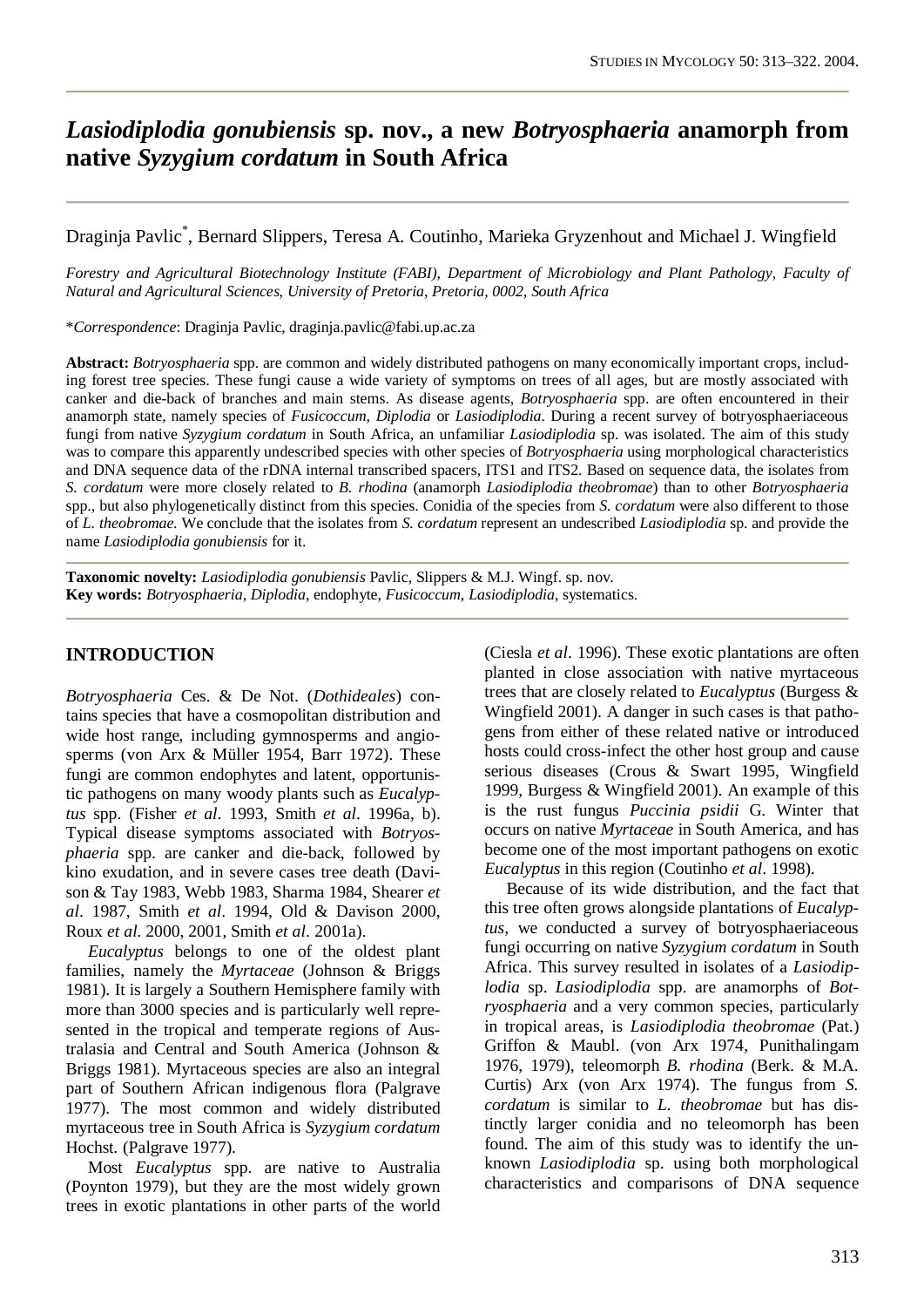data of the Internal Transcribed Spacer region (ITS) of the rDNA operon.

# **MATERIALS AND METHODS**

# **Isolates**

Isolates of an unknown *Lasiodiplodia* sp. were collected in the Eastern Cape Province, South Africa in July 2002 (Table 1). Isolations were made from asymptomatic twigs and leaves of naturally growing *S. cordatum*. Leaf and twig portions (5 cm in length) were washed in running tap water, surface disinfected by submerging them for 1 min sequentially in 96 % ethanol, undiluted bleach (3.5–5 % available chlorine) and 70 % ethanol, and rinsed in sterile water. The disinfected twig portions were halved and pieces from the pith tissue  $(2 \text{ mm}^2)$  and segments of the leaves  $(3 \text{ mm}^2)$ mm²) were placed on 2 % malt extract agar (MEA) (2 % malt extract, 1.5 % agar; Biolab, Midrand, Johannesburg, S.A.). Plates were incubated at 20 °C under continuous near-UV light for two weeks and colonies resembling *Botryosphaeria* spp. were selected. These colonies were maintained on 2 % MEA at 25 °C and stored at 5 °C. Isolates are maintained in the Culture Collection (CMW) of the Forestry and Agricultural Biotechnology Institute (FABI), University of Pretoria, Pretoria, South Africa and in the collection of the Centraalbureau voor Scimmelcultures (CBS), Utrecht, The Netherlands.

# **Morphology and cultural characteristics**

To induce sporulation, isolates were grown on 2 % water agar (WA) (Biolab, S.A.) with sterilized pine needles placed onto the medium, at 25 °C under near-UV light. Herbarium specimens were also sought for *L. theobromae* to compare with the fungus from *S. cordatum*. In the original descriptions of the species (Patouillard 1892) and genus (Clendinin 1896), no reference is made to type material. CBS, ATCC and IMI do not have cultures from the original host and location (*Theobroma cacao* L. in Ecuador), and no herbarium material from the same origin could be located in BPI. Until original material can be located or an epitype specimen assigned, it is necessary to rely on descriptions from the literature. For comparative purposes, we thus compiled a table from previous descriptions, to provide conidial dimensions for this species, as well as many species that have been reduced to synonymy with *L. theobromae* (Table 2).

 Released conidia and squash mounts of pycnidia formed on the pine needles, were mounted in lactophenol on microscope slides and examined microscopically. Sections of pycnidia were made by hand and mounted in lactophenol to observe conidiophore morphology. Fifty measurements were taken of pycnidia, conidia, conidiogenous cells and paraphyses

for each isolate, and the ranges and averages were computed. Measurements and digital photographs were made using a HRc Axiocam digital camera and accompanying Axiovision 3.1 software (Carl Zeiss Ltd., München, Germany).

 Colony growth rate for isolates CMW 14077 and CMW 14078 were studied at temperatures ranging from 5 to 35 °C, at 5 ° intervals in the dark. Mycelial plugs, 6 mm diam, were transferred to 2 % MEA in 90 mm diam Petri dishes from the edges of 7-d-old, single-conidial cultures. Four plates were used for each isolate at each temperature. Two perpendicular measurements were taken of the colony diameter daily until the mycelium of the fastest growing isolates had covered the plates. Average colony diameter of each isolate was calculated from the eight readings per isolate. Colony morphology and colour were determined from cultures grown on 2 % MEA at 25 ºC in the dark. Colony colours (upper surface and reverse) were described by comparison with the colour charts of Rayner (1970).

### **DNA extraction and ITS rDNA amplification**

For DNA extraction, single conidial cultures were grown on 2 % MEA for 7 d at 25 °C in the dark. The mycelium was scraped directly from the medium and transferred to Eppendorf tubes (1.5 mL). DNA was extracted using a modified phenol:chloroform DNA extraction method of Raeder & Broda (1985). The resulting DNA pellets were resuspended in 50 µL sterile SABAX water. RNAse (1 mg/mL) was added to DNA samples and incubated overnight at 37 °C to degrade residual protein or RNA. DNA was separated by electrophoresis on a 1.5 % agarose gel, stained with ethidium bromide and visualized under ultraviolet light. DNA concentrations were estimated against  $\lambda$  standard size markers.

 Using the primer pair ITS1 and ITS4 (White *et al*. 1990), the ITS1 and ITS2 regions, and the 5.8S gene of the ribosomal RNA (rRNA) operon were amplified using the PCR protocol of Slippers *et al*. (2004). PCR products were separated as described above and sizes of PCR products were estimated against a 100 bp molecular weight marker XIV (Roche Diagnostics, Johannesburg, S.A.). The PCR products were purified using a High Pure PCR Product Purification Kit (Roche Diagnostics, Mannheim, Germany).

### **DNA sequencing and analysis**

The purified PCR products were sequenced in both directions using the same primers used for the PCR reactions. The ABI PRISM™ Dye Terminator Cycle Sequencing Ready Reaction Kit (Perkin-Elmer, Warrington, U.K.) was used for sequencing reactions as specified by the manufacturers.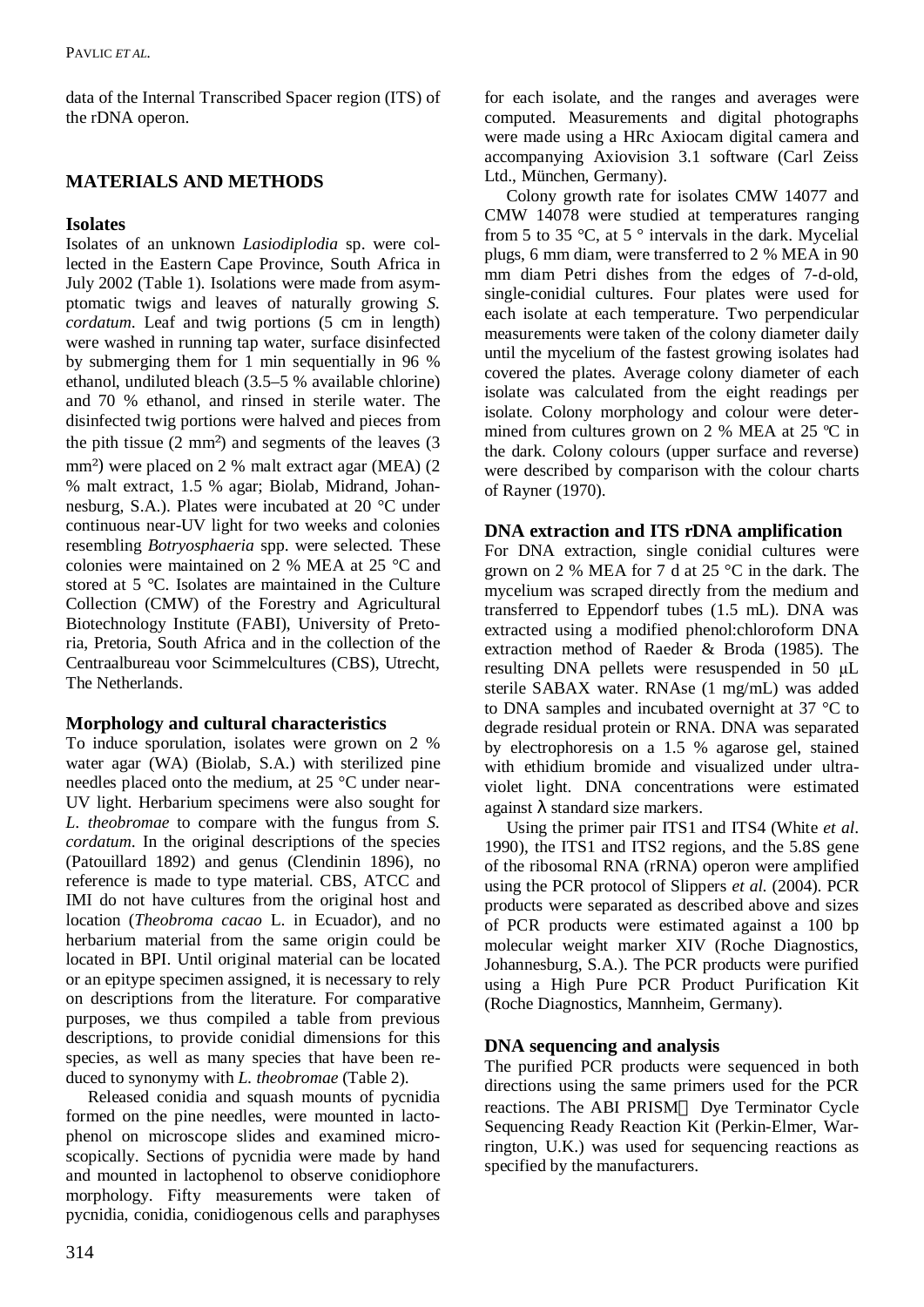**Table 1.** Isolates of *Botryosphaeria*, *Guignardia* and *Mycosphaerella* species considered in the phylogenetic study.

| Culture $no.1$   | Other no. <sup>1</sup>  | <b>Identity</b>                                     | Host                        | Location                                                | <b>Collector</b>             | <b>GenBank</b><br>no. |
|------------------|-------------------------|-----------------------------------------------------|-----------------------------|---------------------------------------------------------|------------------------------|-----------------------|
| <b>CMW</b> 9081  | <b>ICMP 8003</b>        | Botryosphaeria parva                                | Populus nigra               | New Zealand                                             | G.J. Samuels                 | AY236943              |
| <b>CMW 10124</b> | <b>BOT 681</b>          | B. parva                                            | Heteropyxis na-<br>talensis | KwaZulu-Natal, S.<br>Africa                             | H. Smith                     | AF283676              |
| <b>CMW 9075</b>  | <b>ICMP 8019</b>        | Botryosphaeria dothidea                             | P. nigra                    | New Zealand                                             | G.J. Samuels                 | AY236950              |
| <b>CMW 8000</b>  |                         | <b>B.</b> dothidea                                  | Prunus sp.                  | Crocifisso, Switzerland B. Slippers                     |                              | AY236949              |
| <b>CMW 10125</b> | <b>BOT 24</b>           | Botryosphaeria eucalypto- Eucalyptus grandis<br>rum |                             | Mpumalanga, S. Africa H. Smith                          |                              | AF283686              |
| <b>CMW 10126</b> | <b>BOT 16</b>           | B. eucalyptorum                                     | E. grandis                  | Mpumalanga, S. Africa H. Smith                          |                              | AF283687              |
| <b>CMW 992</b>   | KJ 93.52                | Botryosphaeria lutea                                | Actinidia deliciosa         | New Zealand                                             | G.J. Samuels                 | AF027745              |
| <b>CMW 9076</b>  | <b>ICMP 7818</b>        | <b>B.</b> lutea                                     | Malus domestica             | New Zealand                                             | S.R. Pennycook               | AY236946              |
| <b>CMW 7774</b>  |                         | Botryosphaeria obtusa                               | <i>Ribes</i> sp.            | New York, U.S.A.                                        | B. Slippers & G.<br>Hudler   | AY236953              |
|                  | KJ 93.56                | B. obtusa                                           | Hardwood shrub              | New York, U.S.A.                                        | G.J. Samuels                 | AF027759              |
|                  | KJ 93.27                | Botryosphaeria rhodina                              | Quercus sp.                 | California, U.S.A.                                      | E. Hecht-Poinar              | AF027761              |
|                  | ZS 96-112               | B. rhodina                                          | Pinus radiata               | S. Africa                                               | W. Swart                     | AF243401              |
|                  | ZS 96-172               | B. rhodina                                          | Theobroma cacao             | Sri Lanka                                               | E. Müller                    | AF243400              |
| <b>CMW</b> 10130 | <b>BOT 977</b>          | B. rhodina                                          | Vitex donniana              | Uganda                                                  | J. Roux                      | AY236951              |
| <b>CMW 9074</b>  |                         | B. rhodina                                          | Pinus sp.                   | Mexico                                                  | T. Burgess                   | AY236952              |
| <b>CMW 7060</b>  | <b>CBS 431</b>          | Botryosphaeria stevensii                            | Fraxinus excelsior          | Netherlands                                             | H.A. van der Aa              | AY236955              |
|                  | ZS 94-6                 | <b>B.</b> stevensii                                 | Malus pumila                | New Zealand                                             | N. Tisserat                  | AF243407              |
|                  |                         | CBS 112545 Botryosphaeria corticola                 | Ouercus ilex                | Spain                                                   | M.A. Sanchez &<br>A. Trapero | AY259089              |
|                  | CBS 112551 B. corticola |                                                     | Q. suber                    | Portugal                                                | A. Alves                     | AY259101              |
|                  |                         | CBS 418.64 Botryosphaeria tsugae                    | Tsuga heterophylla          | Canada                                                  | A. Funk                      | AF243405              |
|                  | KJ 94.07                | Diplodia pinea                                      | Pinus resinosa              | Wisconsin, U.S.A.                                       | D.R. Smith                   | AF027758              |
| <b>CMW 14077</b> |                         | CBS 115812 Lasiodiplodia gonubiensis                |                             | Syzygium cordatum Eastern Cape, S. Africa D. Pavlic     |                              | AY639595              |
| <b>CMW 14078</b> |                         | CBS 116355 L. gonubiensis                           | S. cordatum                 | Eastern Cape, S. Africa D. Pavlic                       |                              | AY639594              |
| <b>CMW 3025</b>  |                         | Mycosphaerella africana                             |                             | Eucalyptus viminalis Stellenbosch, S. Africa P.W. Crous |                              | AF 283690             |
| <b>CMW 7063</b>  | <b>CBS 447</b>          | Guignardia philoprina                               | Taxus baccata               | Netherlands                                             | H.A. van der Aa              | AY236956              |

<sup>1</sup>Culture collections: BOT and CMW = Tree Pathology Co-operative Programme, Forestry and Agricultural Biotechnology Institute, University of Pretoria; KJ = Jacobs & Rehner (1998); CBS = Centraalbureau voor Schimmelcultures, Utrecht, Netherlands; ICMP = International Collection of Microorganisms from Plants, Auckland, New Zealand; ZS = Zhou & Stanosz (2001).

Sequence reactions were run on an ABI PRISM 3100<sup>TM</sup> automated DNA sequencer (Perkin-Elmer, Warrington, U.K.). The nucleotide sequences were analyzed using Sequence Navigator v. 1.0.1. (Perkin-Elmer Applied BioSystems, Inc., Foster City, California) software and manually aligned by inserting gaps. Sequence data for isolates of the unknown species have been deposited in GenBank (Table 1).

 The DNA sequences of the isolates of the unknown species were compared with those of other *Botryosphaeria* spp. These included twenty one ITS rDNA sequences of *B. parva* Pennycook & Samuels, *B. dothidea* (Moug. : Fr.) Ces. & De Not., *B. eucalyptorum* Crous, H. Smith & M.J. Wingf., *B. lutea* A.J.L. Phillips, *B. obtusa* (Schwein.) Shoemaker, *B. stevensii* Shoemaker, *B. tsugae* Funk, *Diplodia pinea* (Desm.) J. Kickx (= *Sphaeropsis sapinea* (Fr. : Fr.) Dyko & B. Sutton), *B. corticola* A.J.L. Phillips, Alves & Luque and *B. rhodina* obtained from GenBank (Table 1), arising from previous studies (Jacobs & Rehner 1998, Smith *et al*. 2001a, Zhou & Stanosz 2001, Alves *et al.* 2004, Slippers *et al*. 2004). The trees were rooted using the GenBank sequence of *Guignardia philoprina* (Berk. & M.A. Curtis) Aa and *Mycosphaerella africana* Crous & M.J. Wingf.

 The DNA sequence data were manually aligned in PAUP version 4.0b10 (Swofford 1999) by insertion of gaps. Gaps were treated as missing data and all characters included in the analyses were unordered and of equal weight. Most parsimonious trees were found using the heuristic search function with 1000 random addition replicates and tree bisection and reconstruction (TBR) selected as branch-swapping algorithm.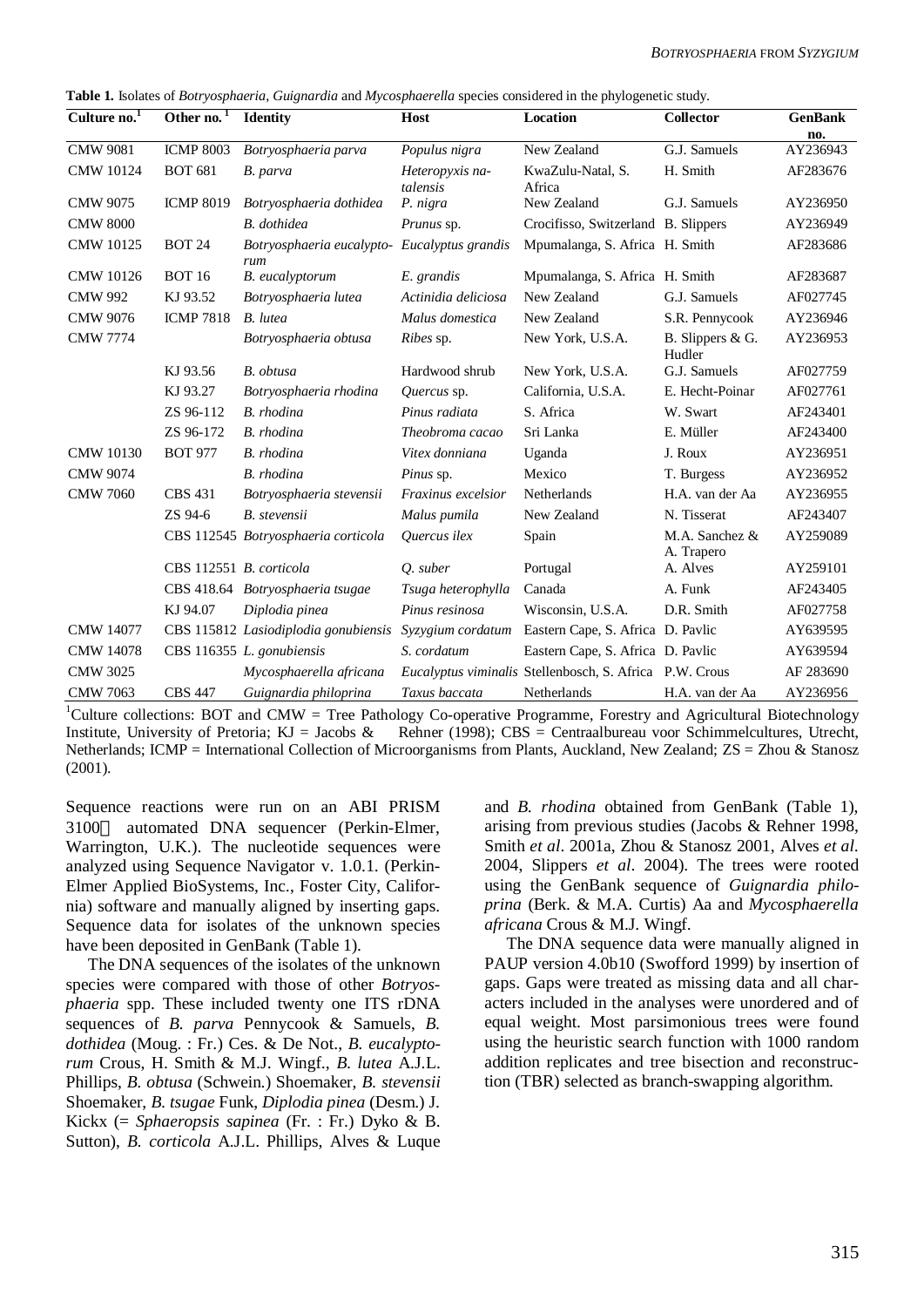| Table 2. Conidial size and septation for <i>Lasiodiplodia theobromae</i> described under different synonyms. |  |  |  |  |  |  |  |  |  |
|--------------------------------------------------------------------------------------------------------------|--|--|--|--|--|--|--|--|--|
|--------------------------------------------------------------------------------------------------------------|--|--|--|--|--|--|--|--|--|

| <b>Species</b>                                      | Host                       | Origin                   | Conidia size                                 | septa    | No. of Reference                     |
|-----------------------------------------------------|----------------------------|--------------------------|----------------------------------------------|----------|--------------------------------------|
| Diplodia gossypina Cooke                            | Gossypium sp.              | India                    | $22 \times 12 \mu m$                         | $\equiv$ | Cooke 1879                           |
| Botryodiplodia theobromae Pat.                      | Theobroma cacao            | Ecuador                  | $25 - 35 \times 12 - 15$ µm                  |          | Patouillard & De Lager-<br>heim 1892 |
| Macrophoma vestita Prill. & Delacr.                 | T. cacao                   | Equatorial<br>America    | $25-28 \times 13$ µm                         |          | Prillieux & Delacroix 1894           |
| Lasiodiplodia tubericola Ellis & Everh.             | Ipomoea batatas            | Java                     | $18 - 22 \times 11 - 14 \text{ µm}$          |          | Clendinin 1896                       |
| Diplodia cacaoicola P. Henn.                        | T. cacao                   | Kamerun                  | $22 - 28 \times 12 - 14 \text{ }\mu\text{m}$ | 1        | Hennings 1897                        |
| Botryodiplodia gossypii Ellis & Barthol.            | Gossypium her-<br>baceum   | U.S.A.                   | $15 - 22 \times 12 \,\mu m$                  |          | Ellis & Bartholomew 1902             |
| Lasiodiplodia nigra K.R. Appel & Laubert            | T. cacao, Carica<br>papaya | Samoa                    | $28 - 32 \times 18 - 21$ µm                  |          | Appel & Laubert 1907                 |
| Lasiodiplodia theobromae (Pat.) Griffon &<br>Maubl. | T. cacao                   | Equatorial<br>America    | $20 - 30 \times 11 - 15$ µm                  |          | Griffon & Maublanc 1909              |
| Diplodia rapax Massee                               | Hevea brasiliensis         |                          | Singapore, Ghana $32-35 \times 15-16$ µm     |          | Massee 1910                          |
| Diplodia natalensis Pole-Evans                      | Citrus sp.                 | South Africa             | $24 - 15 \mu m$                              |          | Pole Evans 1910                      |
| Lasiodiplodia triflorae B.B. Higgins                | <i>Prunus</i> sp.          | U.S.A.                   | $22 - 25 \times 13 - 16.5$ µm                | 1        | Higgins 1916                         |
| Diplodia maniothi Sacc.                             | Manihot utilissima         | $\overline{\phantom{a}}$ | $16-22 \times 10-12$ µm                      | 1        | Sydow et al. 1916                    |
| Diplodia musae Died.                                | Musa sapientium            | $\overline{\phantom{m}}$ | $17 - 20 \times 10 - 13 \text{ µm}$          | 1        | Sydow et al. 1916                    |
| Diplodia ananassae Sacc.                            | Ananas sativus             | Philippines              | $23 - 25 \times 11 - 12 \text{ µm}$          | 1        | Saccardo 1917                        |
| Diplodia theobromae (Pat.) W. Nowell                | T. cacao                   |                          | $25 - 30 \times 12 - 15$ µm                  |          | Nowell 1923                          |

Branches of zero length were collapsed and all multiple, equally parsimonious trees were saved. Branch support was determined using 1000 bootstrap replicates (Felsenstein 1985). The data set was also analysed by distance analyses using the Kimura-2 parameter (Kimura 1980). The sequence alignment and phylogenetic tree have been deposited in TreeBASE as S1133, M1944.

# **RESULTS**

#### **Morphology and cultural characteristics**

The isolates from *S. cordatum* produced anamorph structures on the pine needles on WA within 2–3 wk. No sexual (teleomorph) structures were observed during this study. The conidia (Figs 3, 4) were similar to those described for *L. theobromae* in shape, colour and striation (Clendinin 1896, Punithalingam 1976, Sivanesan 1984). These isolates, however, differed from *L. theobromae* in having markedly longer and wider conidia  $(28–)32–36(-39) \times (14–)16–18.5(-21)$  $\mu$ m, while those of *L. theobromae* are mostly 18–30  $\times$  $10-15$  µm (Table 2). Furthermore, aging conidia of the strains from *S. cordatum* become 1–3-septate, (Figs 4, 5, 11), which is different to the single septate conidia that are typical of *L. theobromae* (Table 2).

#### **DNA sequence comparisons**

PCR products of approximately 560 base pairs (bp) were amplified. Unreliable sequence data from the ends of sequences were excluded. Alignment of the sequences resulted in a total of 534 characters, of which 386 uninformative characters were excluded. and 148 parsimony informative characters were used in the analyses. The parsimony analysis (using heuristic searches) produced six most parsimonious trees of 318 steps (CI =  $0.758$ , RI = 0.869) that only differed in the length of the internal branches, and one of these trees was chosen for presentation (Fig. 12). A bootstrap search of 1000 replicates (Fig. 12) and distance analyses produced a tree of the same topology as the most parsimonious trees.

 The species included in this comparison formed eleven terminal groupings, designated as groups I to XI (Fig. 12). Groups I to IV include *Botryosphaeria* spp. with *Fusicoccum*-like anamorphs: *B. parva*, *B. lutea*, *B. eucalyptorum* and *B. dothidea*. Groups V to IX (Fig. 12) include *Botryosphaeria* spp. with *Diplodia*-like anamorphs: *B. obtusa, Diplodia pinea, B. stevensii, B. tsugae* and *B. corticola.* Isolates of the unnamed species from *S. cordatum* grouped most closely to *B. rhodina* (anamorph *L. theobromae*) (group X), but also resided in a clearly distinct group (group XI) with 95 % bootstrap support (Fig. 12). These two groups were more closely related to isolates that have *Diplodia*-like anamorphs (groups V to IX), but also clearly separated from them with a 78 % bootstrap value.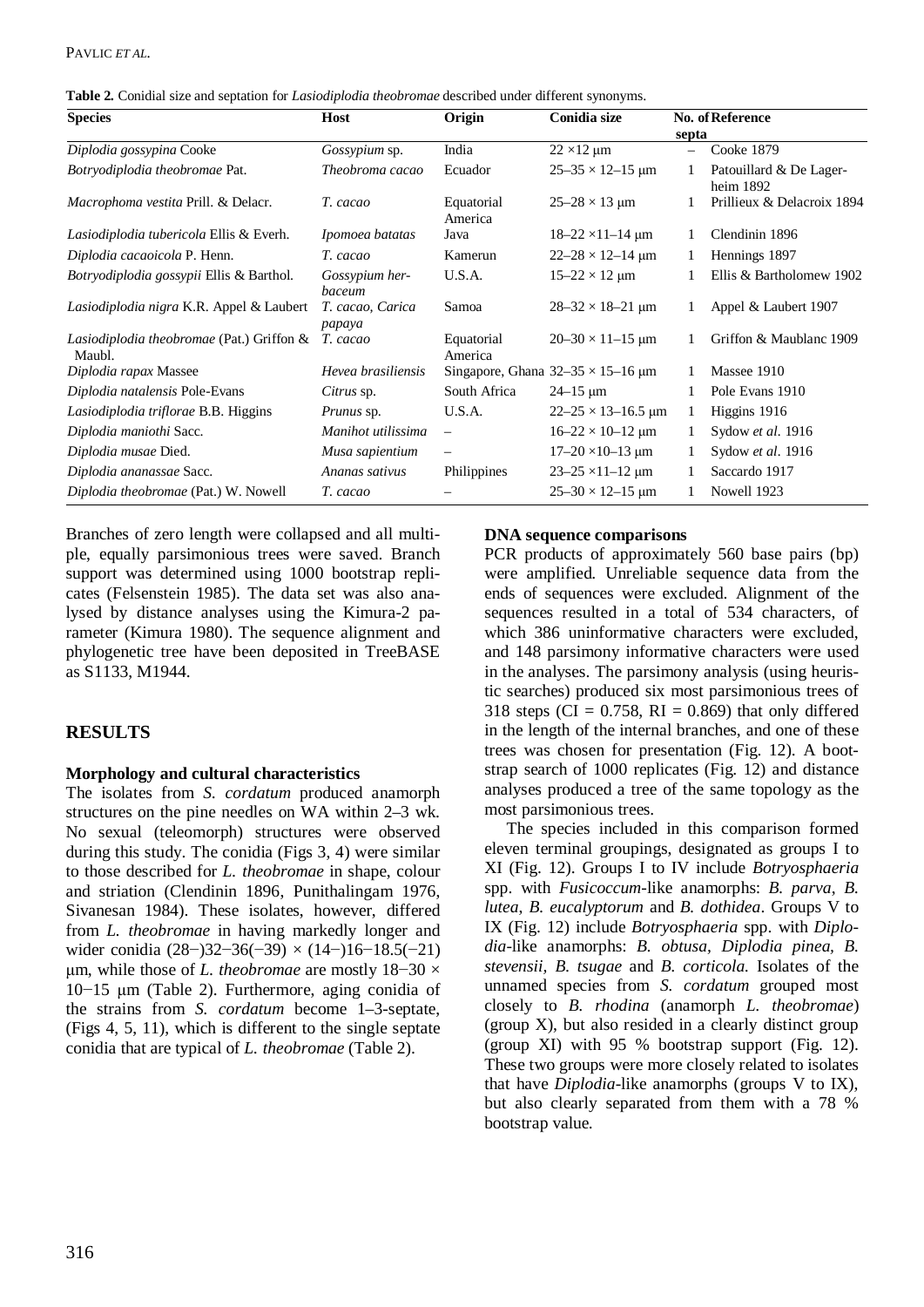

**Figs 1–8.** Micrographs of fruiting structures of *Lasiodiplodia gonubiensis.* 1. Pycnidium formed in culture on pine needles, covered with mycelium. 2. Paraphyses (arrows). 3. Conidia. 4. Brown conidium with one septum. 5. Brown conidium with two septa. 6. Conidium attached to conidiogenous cell. 7, 8. Conidia, conidiogenous cells and paraphyses. Bars  $1 = 500 \,\text{\mu m}$ ;  $2-8 =$  $10 \mu m$ .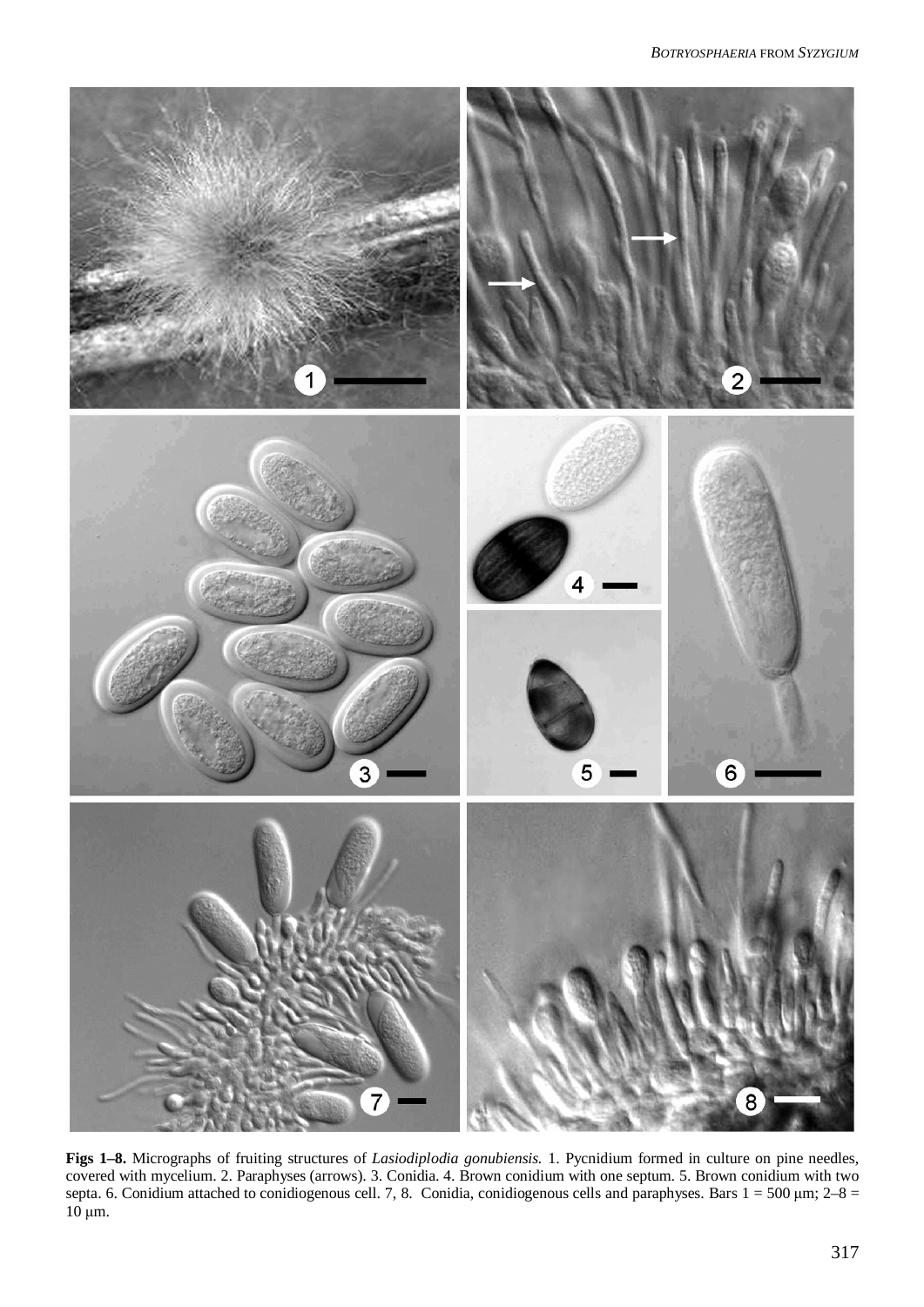# **Taxonomy**

Based on morphological characteristics and DNA sequence comparisons, we conclude that the fungus isolated from native *S. cordatum* in South Africa is distinct from *L. theobromae* and other *Botryosphaeria* anamorph spp. examined in our study. Our data also indicate that this fungus should reside in *Lasiodiplodia* as a new taxon. We provide the following description for this new species.

*Lasiodiplodia gonubiensis* Pavlic, Slippers & M.J. Wingf., **sp. nov.** MycoBank MB500079. Figs 1–11.

*Etymology*: Referring to the town Gonubie, South Africa from where the fungus was collected.

Pycnidia subimmersa, solitaria, globosa, papillata, atroplumbea, mycelio tecta, usque ad 460 µm diametro. Paraphyses cylindricae, non septatae, hyalinae. Cellulae conidiogenae holoblasticae, cylindricae, hyalinae. Conidia primaria hyalina, unicellulares, ellipsoidea vel obovoidea, parietibus crassitunicati, contentu granulari, apice rotundata, interdum basi truncata. Conidia senia cinnamomescentia vel brunnescentia, longitudinaliter striata, unum ad tria septa formantia.

*Pycnidia* (formed on WA on sterilized pine needles within  $7-21$  d) semi-immersed, solitary, globose, papillate, leaden-black, covered by mycelium, up to 460 ȝm diam (Fig. 1). *Paraphyses* cylindrical, aseptate, hyaline,  $(14–)26.5–47(-65) \times (1.5–)2–2.5(-3)$ ȝm (Figs 2, 7, 9). *Conidiogenous cells* holoblastic, cylindrical, hyaline,  $(6.5-110-15(-18))$  $(1–)2–4(-4.5)$  µm (Figs 7–9). *Conidia* initially hyaline, unicellular, ellipsoid to obovoid, thick-walled with granular content, rounded at apex, occasionally truncate at base (Figs 3, 6, 7, 9, 10). Aging conidia becoming cinnamon to sepia with longitudinal striations, forming one to three septa,  $(28–)32–36(-39) \times$  $(14–)16–18.5(-21)$  um (av.  $33.8 \times 17.3$  um, n = 100,  $1/w$  1.9) (Figs 4, 5, 11).

*Typus*: PREM 58127 **holotype**, fruiting structures induced on needles of *Pinus* sp. on WA, South Africa, Eastern Cape Province, Gonubie, *Syzygium cordatum,* Jul. 2002, D. Pavlic (culture ex-type CMW 14077 = CBS 115812).

*Cultural characteristics*: Cultures initially white to smoke-grey with fluffy, aerial mycelium, becoming olivaceous-grey on the surface after  $3-4$  d, with thick aerial mycelium, margins slightly irregular; reverse side of the colonies dark slate-blue. Optimum temperature for colony growth 25 °C, covering the medium surface (90 mm diam Petri dishes) after 5 d in the dark. Isolates growing at 35 °C produced a coralred pigment within 4 d.

*Substrate*: Symptomless leaves and branches of *S. cordatum*.

*Distribution*: Eastern Cape Province (Gonubie), South Africa.

*Specimens examined*: **South Africa**, Eastern Cape Province, Gonubie, *Syzygium cordatum,* Jul. 2002, D. Pavlic, **holotype** PREM 58127, fruiting structures induced on needles of *Pinus* sp. on WA; culture ex-type CMW 14077 = CBS 115812; Eastern Cape Province, Gonubie, *Syzygium cordatum,* Jul. 2002, D. Pavlic, **paratype** PREM 58128, fruiting structures induced on needles of *Pinus* sp. on WA, culture ex-paratype CMW  $14078 = CBS$  116355.



**Figs 9–11.** Line drawings of *Lasiodiplodia gonubiensis*. 9. Conidia, conidiogenous cells and paraphyses. 10. Aseptate conidia. 11. 1–3-septate conidia. Bar =  $10 \mu m$ .

### **DISCUSSION**

In this study we have identified and described the new species *Lasiodiplodia gonubiensis*, that grows endophytically on native *S. cordatum* in South Africa*.* Based on its phylogenetic relationships, we expect that the teleomorph of this fungus will be a species of *Botryosphaeria*. Despite careful examination of dead branches and twigs of *S. cordatum*, we have not been able to find a sexual state for this fungus. Ideally, we would provide a name in *Botryosphaeria* for it, but this is not recommended by the ICBN (Art. 59.2, Greuter *et al*. 2000).

 *Lasiodiplodia gonubiensis* was identified as a species of *Lasiodiplodia* based on conidial shape and striation, which are characters typical for this genus (von Arx 1974).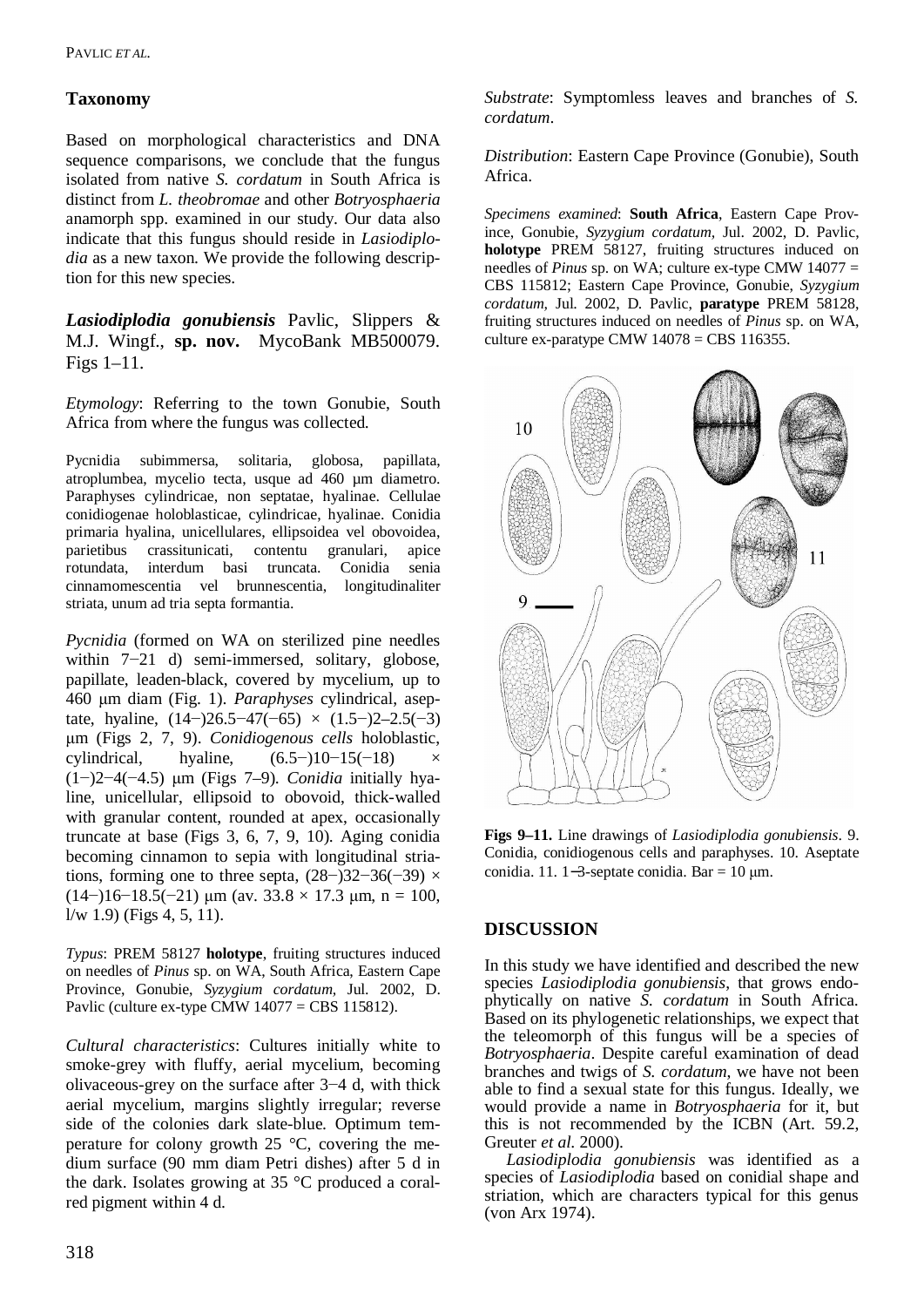

**Fig. 12.** Phylogram showing relationships amongst *Botryosphaeria* spp. based on parsimony analysis of the ITS1, 5.8 S and ITS2 rDNA sequence data (tree length = 318 steps, CI = 0.758, RI = 0.869). The tree is rooted to the outgroups *Guignardia philoprina* and *Mycosphaerella africana*. Bootstrap values (1000 replicates) are indicated below the internodes, and branch lengths, proportional to the number of steps, are indicated above the internodes.

Conidia of *L. gonubiensis* are similar in appearance to those of *L. theobromae* (Clendinin 1896, Griffon & Maublanc 1909, Goos 1961, Punithalingam 1976, 1979, Sivanesan 1984). However, *L. gonubiensis* can be distinguished from *L. theobromae* by its substantially larger and multiseptate conidia. These conidial characters have also been useful to distinguish other closely related *Botryosphaeria* anamorphs, such as *B. ribis* and *B. parva* (Slippers *et al.* 2004).

 *Lasiodiplodia gonubiensis* grouped separately from other *Botryosphaeria* spp. based on comparison of partial nrDNA ITS sequence data. The results of the phylogenetic study further showed that *L. gonubiensis* was closely related, but clearly distinct from isolates of *L. theobromae*. This is another example where ITS rDNA sequence data were useful to distinguish a new botryosphaeriaceous species. Recent studies have used this region extensively, combined with morphological data, to describe new *Botryosphaeria* spp. and to reevaluate the placement of their anamorphs (Jacobs & Rehner 1998, Denman *et al*. 1999, 2000, Smith *et al*. 2000b, Smith & Stanosz 2001, Zhou & Stanosz 2001, Denman *et al.* 2003, Slippers 2003, Alves 2004). Despite the general phylogenetic usefulness of this region of the genome, there are cryptic species that cannot be separated based solely on ITS rDNA se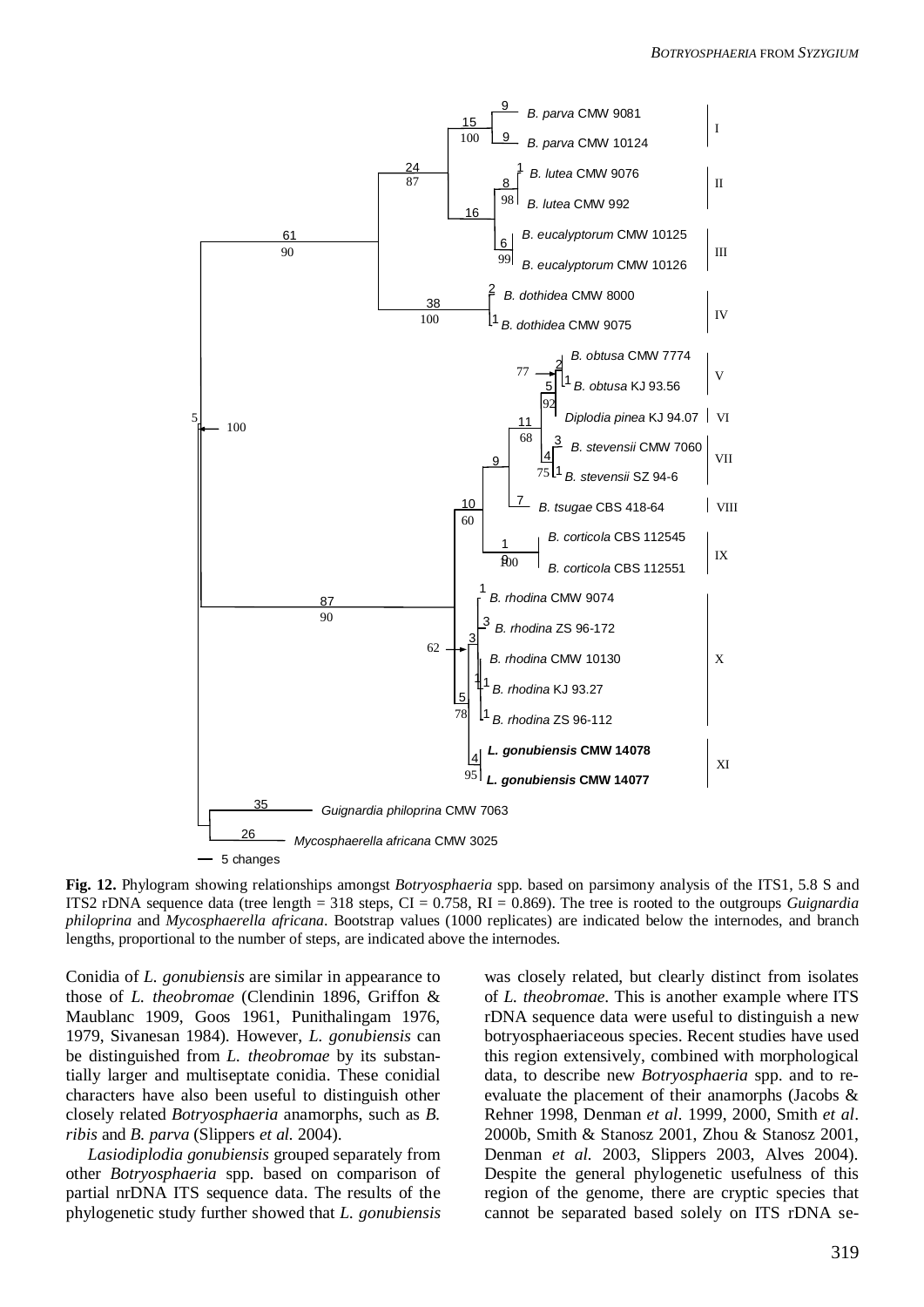quence data (De Wet *et al*. 2003, Slippers *et al*. 2004). In these cases sequence data of multiple gene regions have revealed the cryptic species.

 The teleomorph of *L. gonubiensis* was not observed in this study. *Lasiodiplodia* spp. are, however, well-known as anamorphs of *Botryosphaeria*. This is confirmed in this study, because *L. gonubiensis* groups significantly more closely to other *Botryosphaeria* spp. than even the closely related genus *Guignardia.* Due to the rarity of *Botryosphaeria* teleomorphs and their overlapping morphological features, species are often identified based on morphological characteristics of associated anamorphs (Shoemaker 1964, Laundon 1973, Sivanesan 1984, Jacobs & Rehner 1998, Slippers 2003). This has been true for *L. gonubiensis,* which could easily be distinguished from other closely related species based on conidial morphology.

 In this study, *L. gonubiensis* and *L. theobromae* (teleomorph *B. rhodina*) grouped together as a subclade, within a greater clade that contains *Botryosphaeria* spp. with anamorphs in *Diplodia.* Previous phylogenetic re-evaluations have shown that *Botryosphaeria* anamorphs can be separated into two groups, namely *Diplodia*-like anamorphs with ellipsoid, thickwalled dark conidia, and *Fusicoccum*-like anamorphs with hyaline conidia (Denman *et al.* 2000, Zhou & Stanosz 2001). *Lasiodiplodia* has, however, always grouped separately within the *Diplodia* clade (Denman *et al.* 2000, Zhou & Stanosz 2001, Slippers 2003, Slippers *et al.* 2004), as was the case in our study. It has been proposed that all *Botryosphaeria* anamorphs might either be placed in *Fusicoccum* or *Diplodia*, with *Lasiodiplodia* residing in *Diplodia* (Denman *et al.* 2000). Because it is morphologically distinct, especially based on its obvious and unique conidial striations (von Arx 1974), there seemed little reason from our data to change the name of this important tree pathogen. *Lasiodiplodia* has also not formally been reduced to synonymy with *Diplodia* and we have thus chosen to assign the new species from *S. cordatum* to *Lasiodiplodia* rather than *Diplodia*.

 *Lasiodiplodia gonubiensis* is the first species in this genus to be found on native trees in South Africa. The closely related *L. theobromae* is an important opportunistic pathogen recorded from more than 500 host plants, mostly in tropical and subtropical regions (Punithalingam 1976). *Lasiodiplodia theobromae* has not been reported from native trees in South Africa, but it occurs on exotic *Acacia*, *Eucalyptus* and *Pinus* spp. in South Africa (Cilliers *et al.* 1993, Crous *et al*. 2000, Burgess *et al*. 2003).

 *Lasiodiplodia gonubiensis* was discovered as an endophyte in asymptomatic twigs and leaves of *S. cordatum*. Other *Botryosphaeria* spp. are common endophytes and latent, opportunistic pathogens on *Eucalyptus* (Fisher *et al*. 1993, Smith *et al*. 1996a, b). For these fungi, disease symptoms typically develop

when trees are exposed to unfavourable environmental conditions. *Lasiodiplodia gonubiensis* might thus also be a latent pathogen although we have not found it in association with disease symptoms.

 *Lasiodiplodia gonubiensis* could become a pathogen of commercial *Eucalyptus* spp*.* in South Africa*.* Both *S. cordatum* and *Eucalyptus* reside in the *Myrtaceae* and they are sufficiently related that they could share pathogens. This would be consistent with the fact that *B. parva* has been shown to infect both hosts (Smith *et al.* 2000a, Slippers *et al*. 2004). Although *B. parva* has been found as a pathogen on *Eucalyptus,* its pathogenicity on *S. cordatum* is not known. Future studies will consider the pathogenicity and potential threat of *L. gonubiensis* and other *Botryosphaeria* spp. to both *Syzygium* and *Eucalyptus* spp.

### **ACKNOWLEDGEMENTS**

We thank the National Research Foundation (NRF), members of Tree Protection Co-operative Programme (TPCP) and the THRIP initiative of the Department of Trade and Industry, South Africa for financial support. We also thank Dr Treena Burgess (Murdoch University, Australia) who reviewed the manuscript and Mr. Wilhelm Z. de Beer who provided relevant literature. Dr H.F. Glen (Natal Herbarium, P.O. Box 52099, Berea Road, Durban, 4007, South Africa) provided the Latin description. We are grateful to Julia Kreiss who did the drawings for Figs 9–11.

### **REFERENCES**

- Appel O, Laubert R (1907). Bemerkenswerte Pilze I. 1. *Lasiodiplodia nigra* Appel und Laubert. *Arbeiten aus der Kaiserlichen Biologischen Anstalt für Land- und Forstwirtschaft* 5: 147-148.
- Alves A, Correia A, Luque J, Phillips A (2004). *Botryosphaeria corticola*, sp. nov. on *Quercus* species, with notes and description of *Botryosphaeria stevensii* and its anamorph, *Diplodia mutila*. *Mycologia* **96**: 598–613.
- Arx JA von (1974). *The genera of fungi sporulating in pure culture*. J. Cramer: Vaduz, Germany.
- Arx JA von, Müller E (1954). Die Gattungen der amerosporen Pyrenomyceten. *Beiträge zur Kryptogamenflora der Schweiz* 11(1): 1-434.
- Barr ME (1972). Preliminary studies on the Dothideales in temperate North America. *Contributions from the University of Michigan Herbarium* 9: 523–638.
- Burgess T, Wingfield MJ (2001). Impact of fungal pathogens in natural forests ecosystems: A focus on *Eucalyptus*. In: *Microorganisms in plant conservation and biodiversity* (Sivasithamparam K, Dixon KW, eds). Kluwer Academic press, The Netherlands: 285–306.
- Burgess T, Wingfield MJ, Wingfield BD (2003). Development and characterization of microsatellite loci for the tropical tree pathogen *Botryosphaeria rhodina*. *Molecular Ecology Notes* 3: 91-94.
- Ciesla WM, Diekmann M, Putter CAJ (1996). *Technical Guidelines for the Safe Movement of Germplasm No. 17.*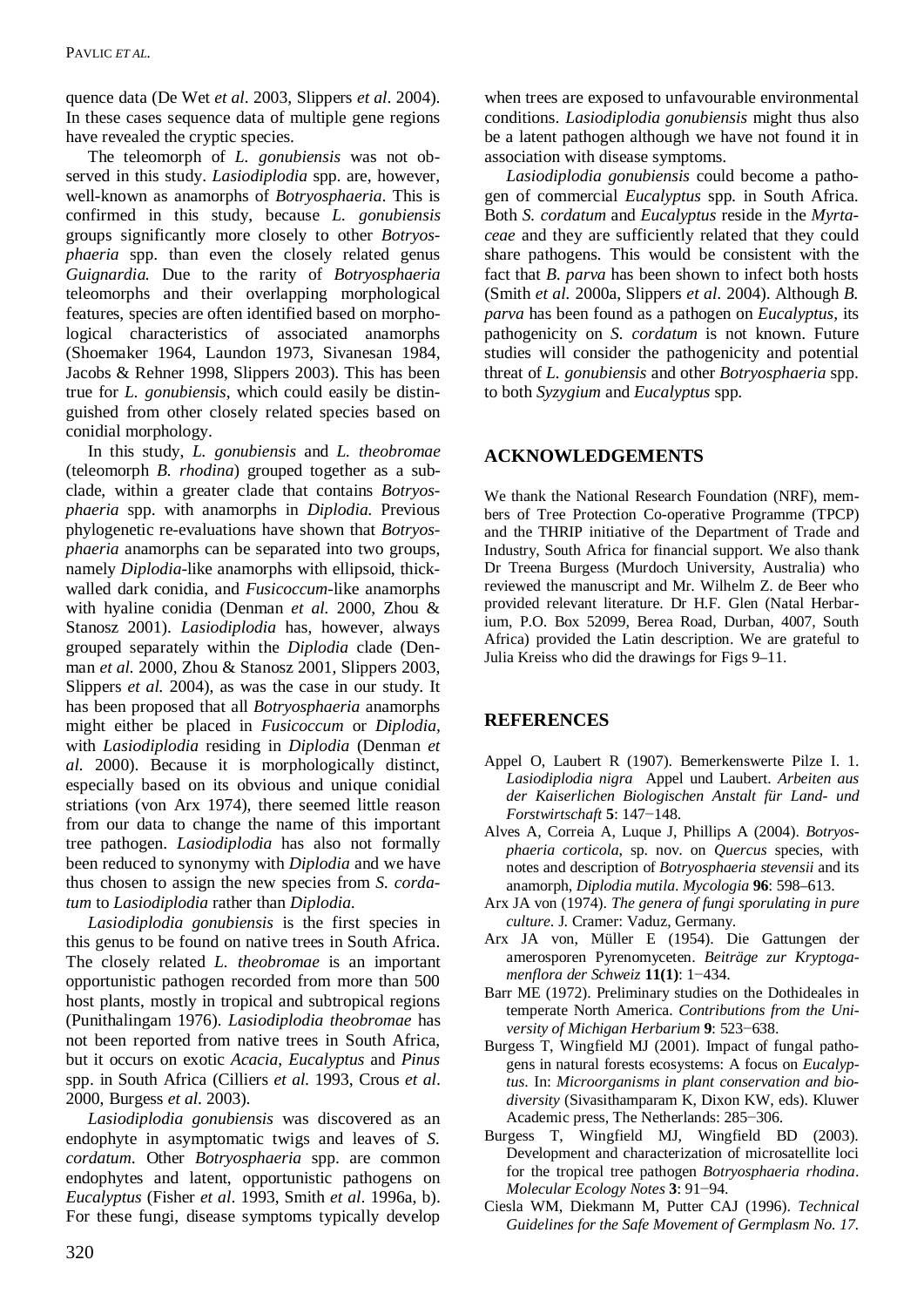*Eucalyptus* spp. Food and Agriculture Organization of the United Nations, Italy.

- Cilliers A (1993). A review of *Lasiodiplodia theobromae* with particular reference to its occurrence on coniferous seeds. *South African Forestry Journal* 166: 47–52.
- Clendinin L (1896). *Lasiodiplodia* Ellis. & Everh. n. gen. *The Botanical Gazette* 21: 92-93.

Cooke MC (1897). Some exotic fungi. *Grevillea* 7: 94–96.

- Coutinho TA, Wingfield MJ, Alfenas AC, Crous PW (1998). Eucalyptus rust: A disease with the potential for serious international implications. *Plant Disease* **82**: 819-825.
- Crous PW, Phillips AJL, Baxter AP (2000). *Phytopathogenic fungi from South Africa*. University of Stellenbosch, Department of Plant Pathology Press, University of Stellenbosch Printers, Stellenbosch, South Africa.
- Crous PW, Swart WJ (1995). Foliicolous fungi of *Eucalyptus* spp. from Eastern Madagascar: implications for South Africa. *South African Forestry Journal* 172: 1-6.
- Davison EM, Tay FCS (1983). Twig branch and upper trunk cankers of *Eucalyptus marginata*. *Plant Disease* **67**: 1285-1287.
- Denman S, Crous PW, Groenewald JZ, Slippers B, Wingfield BD, Wingfield MJ (2003). Circumscription of *Botryosphaeria* species associated with Proteaceae based on morphology and DNA sequence data. *Mycologia* **95**: 294-307.
- Denman S, Crous PW, Taylor JE, Kang JC, Pascoe I, Wingfield MJ (2000). An overview of the taxonomic history of *Botryosphaeria* and a re-evaluation of its anamorphs based on morphology and ITS rDNA phylogeny. *Studies in Mycology* 45: 129–140.
- Denman S, Crous PW, Wingfield MJ (1999). A taxonomic reassessment of *Phyllachora proteae*, a leaf pathogen of Proteaceae. *Mycologia* 91: 510-516.
- De Wet J, Burgess T, Slippers B, Preisig O, Wingfield BD, Wingfield MJ (2003). Multiple gene genealogies and microsatellite markers reflect relationships between morphotypes of *Sphaeropsis sapinea* and distinguish a new species of *Diplodia*. *Mycological Research* **107**:  $557 - 566$ .
- Ellis JB, Bartholomew J (1902). *Botryodiplodia gossypii* E. & B. *Journal of Mycology* 8: 175-176.
- Felsenstein J (1985). Confidence intervals on phylogenetics: an approach using bootstrap. *Evolution* **39**: 783-791.
- Fisher PJ, Petrini O, Sutton BC (1993). A comparative study of fungal endophytes in leaves, xylem and bark of *Eucalyptus nitens* in Australia and England. *Sydowia* **45**:  $1 - 14$
- Goos RD, Cox EA, Stotzky G (1961). *Botryodiplodia theobromae* and its association with *Musa* species. *Mycologia* **53**: 262-277.
- Greuter W, McNeill J, Barrie FR, Burdet HM, Demoulin V, Filgueiras TS, Nicolson DH, Silva PC, Skog JE, Trehane P, Turland NJ, Hawksworth DL (2000). *International Code of Botanical Nomenclature (Saint Louis Code).* Koeltz Scientific Books Königstein, Germany.
- Griffon WM, Maublanc A (1909). Sur une maladie du cacaoyer. *Bulletin de la Société Mycologique de France*  $25:51-58.$
- Hennings P (1897). Fungi camerunenses. I. *Botanische Jahrbücher für Systematik, Pflanzengeschichte und Planzengeographie* 22: 72-111.
- Higgins BB (1916) Plum wilt and its nature. *Georgia Experiment Station Bulletin* 118: 1-29.
- Jacobs KA, Rehner SA (1998). Comparison of cultural and morphological characters and ITS sequences in anamorphs of *Botryosphaeria* and related taxa. *Mycologia* 90: 601-610.
- Johnson LAS, Briggs BG (1981). Three old southern families - Myrtaceae, Proteaceae and Restionaceae. In: *Ecological biogeography of Australia* (Keast A. ed.). W Junk, The Hague:  $427-464$ .
- Kimura M (1980). A simple method for estimating evolutionary rates of base substitutions through comparative studies of nucleotide sequences. *Journal of Molecular Evolution* **16**: 111-120.
- Laundon GF (1973). *Botryosphaeria obtusa*, *B. stevensii*, and *Otthia spiraeae* in New Zealand. *Transactions of the British Mycological Society* 61: 369-374.
- Massee G (1910). Fungi exotici: X. *Bulletin of Miscellane* $ous Information 1: 1-9.$
- Nowell W (1923). *Diseases of crop-plants in the Lesser Antilles*. Imperial Department of Agriculture, The West India Committee, London.
- Old KM, Davison EM (2000). Canker diseases of Eucalypts. In: *Diseases and pathogens of Eucalypts* (Keane PJ, Kile GA, Podger FD, Brown BN, eds). CSIRO Publishing, Australia:  $241-257$ .
- Palgrave KC (1977). *Trees of southern Africa*. 1<sup>st</sup> ed. C. Struik Publishers, South Africa.
- Patouillard N, De Lagerheim G (1892). Champignons de l'equateur (Pugillus II). *Bulletin de la Société Mycologique de France* 8: 113-140.
- Pole Evans IB (1910). On the structure and life-history of *Diplodia natalensis* n. sp. *Science Bulletin of the Department of Agriculture Union of South Africa* 4: 1-24.
- Poynton RJ (1979). *Tree planting in southern Africa, Vol. 2. The eucalypts*. Department of Forestry, South Africa.
- Prillieux N, Delacroix G (1894). Sur quelques champignons nouveaux ou peu connus parasites sur les plantes cultivées. *Bulletin trimestriel de la Société Mycologique de France* **10**: 161–169.
- Punithalingam E (1976). *Botryodiplodia theobromae*. *CMI descriptions of pathogenic fungi and bacteria*. No. 519. Commonwealth Mycological Institute, Kew, Surrey, England.
- Punithalingam E (1979). *Plant diseases attributed to Botryodiplodia theobromae Pat*. J. Cramer, Germany.
- Raeder U, Broda P (1985). Rapid preparation of DNA from filamentous fungi. *Letters in Applied Microbiology* **1**:  $17 - 20$ .
- Rayner RW (1970). *A mycological colour chart*. CMI and British Mycological Society, Kew, Surrey, U.K.
- Roux J, Coutinho TA, Mujuni Byabashaija D, Wingfield MJ (2001). Diseases of plantation *Eucalyptus* in Uganda. *South African Journal of Science* **97**: 16–18.
- Roux J, Coutinho TA, Wingfield MJ, Bouillet J-P (2000). Diseases of plantation *Eucalyptus* in the Republic of Congo. *South African Journal of Science* **96**: 454–456.
- Saccardo PA (1917). *Diplodia ananassae* Sacc. sp. n. *Atti della Accademia Scientifica Veneto-trentino-istriana, Ser. III* **10**: 75-76.
- Sharma JK, Mohanan C, Maria Florence EJ (1984). A new stem canker disease of *Eucalyptus* caused by *Botryodiplodia theobromae* in India. *Transactions of the British Mycological Society* 83: 162-163.